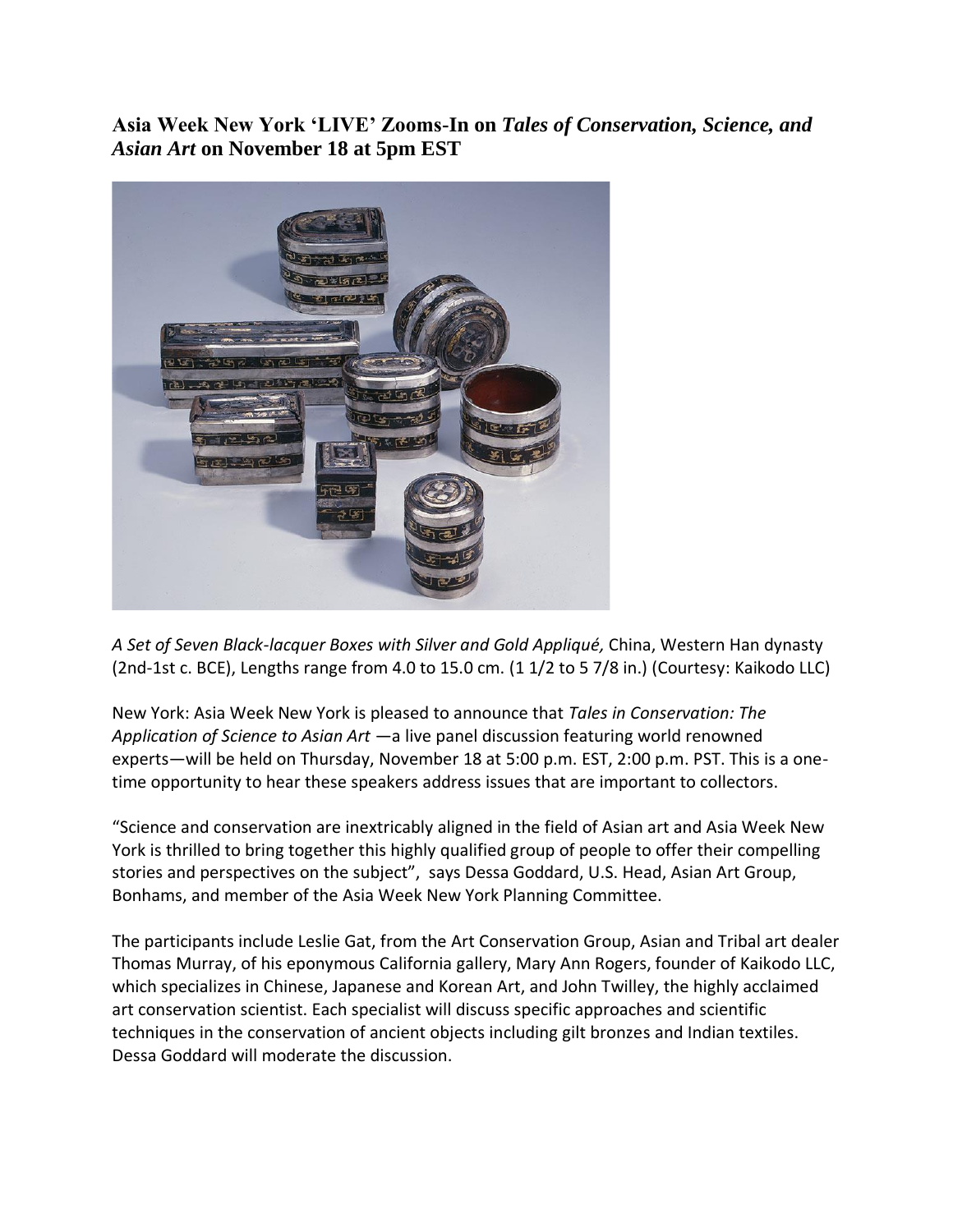To register visit: https://www.eventbrite.com/e/tales-in-conservation-the-application-ofscience-to-asian-art-tickets-128507783239



Indian chintz transformed fashion, trade and technology, Courtesy: Thomas Murray Arts and The Royal Ontario Museum

## **About Asia Week New York**

The collaboration of top-tier international Asian art galleries, the six major auction houses, Bonhams, Christie's, Doyle, Heritage Auctions, iGavel, and Sotheby's, and numerous museums and Asian cultural institutions, Asia Week New York is a week-long celebration filled with a non-stop schedule of simultaneous gallery open houses, Asian art auctions as well as numerous museum exhibitions, lectures, and special events. Participants from Great Britain, India, Italy, Japan, and the United States unveil an extraordinary array of museum-quality treasures from China, India, the Himalayas, Southeast Asia, Tibet, Nepal, Japan, and Korea.

Asia Week New York Association, Inc. is a  $501(c)(6)$  non-profit trade membership organization registered with the state of New York. For more information visit www.AsiaWeekNewYork.com @asiaweekny #asiaweekny